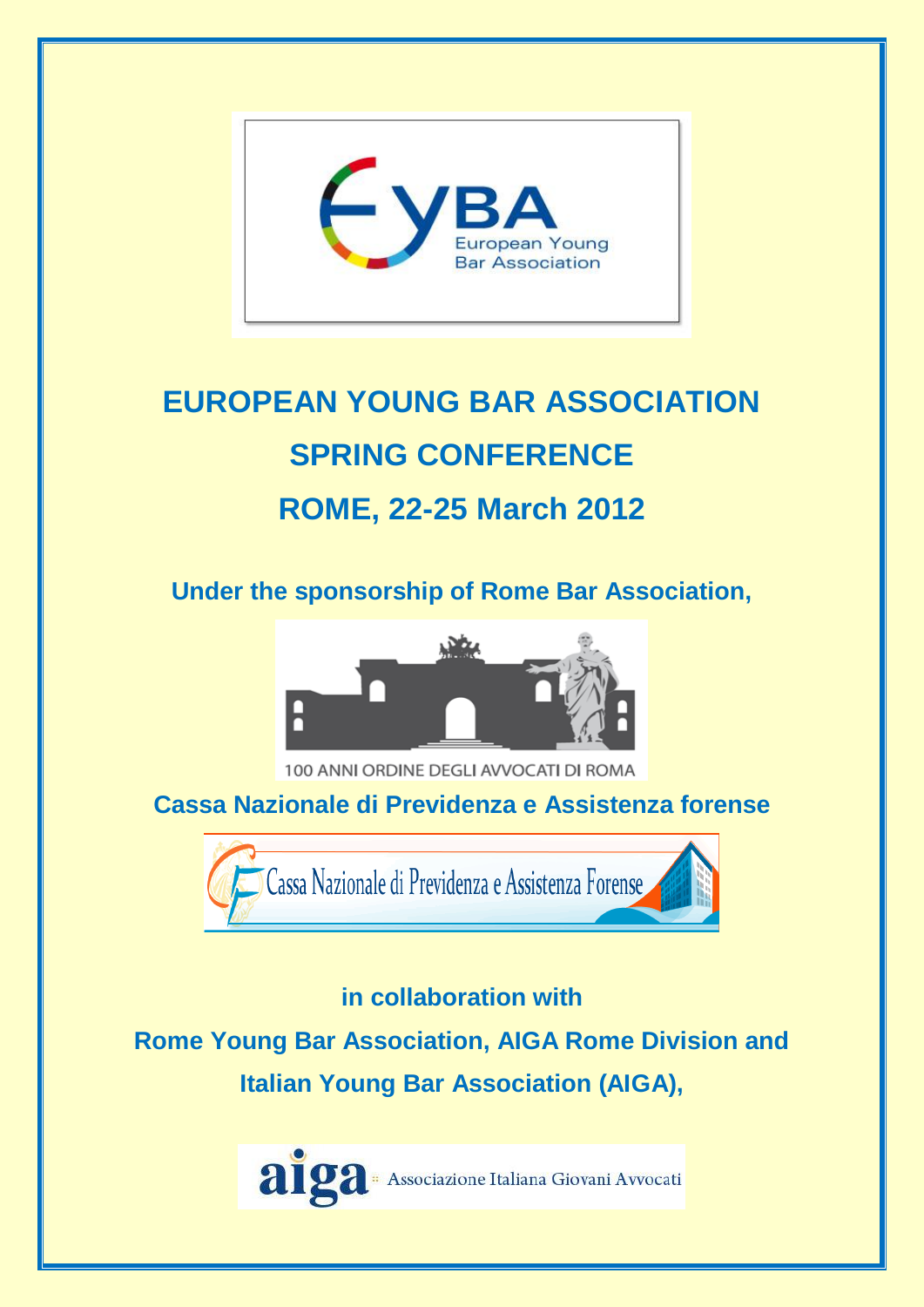## **Tommaso Bucciarelli Foundation**



## **On line legal journal [www.foroeuropeo.it](http://www.foroeuropeo.it/)**

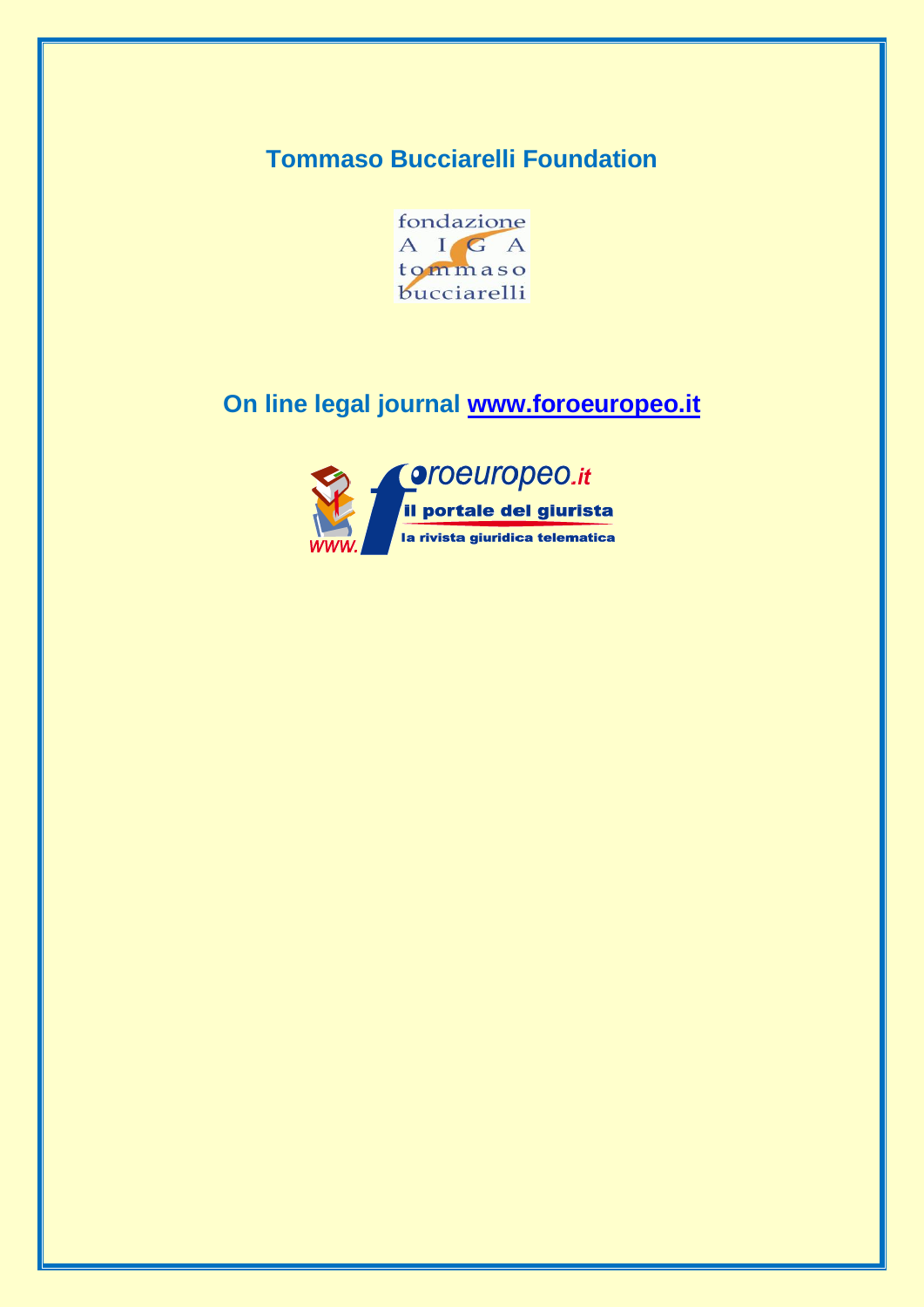## **CONFERENCE PROGRAMME**

#### **Thursday 22nd March 2012**

19.00-21.00: Welcome reception at "OPPIO CAFFÈ" *Via delle Terme di Tito 72, Colosseo* Dress code: Business attire

> Welcome by the President of the Rome Bar Association, EYBA President, AIGA President, and the President of the Rome Young Bar Association.

#### **Friday 23rd March 2012**

09.30-16.00: Conference at the Supreme Court *Corte di Cassazione Palazzo di Giustizia Piazza Cavour* Dress code: Business attire

10.00-10.40: *The solicitor profession in England and Wales and the "Golden Rules" of the SRA Code of Conduct 2011.*

> Andrea Zazzara *Lawyer and Solicitor*

10.40-11.20: *Transnational Bankruptcy: Common Interests and Conflicts in Europe.*

> Angela Carpi *Lawyer, PhD, appointed professor University of Ferrara and Bologna*

11.20-11.35: Coffee Break

11.40-12.20: *Data Protection Authorities in European Rules in 2012: a major European reform of the EU legal framework.*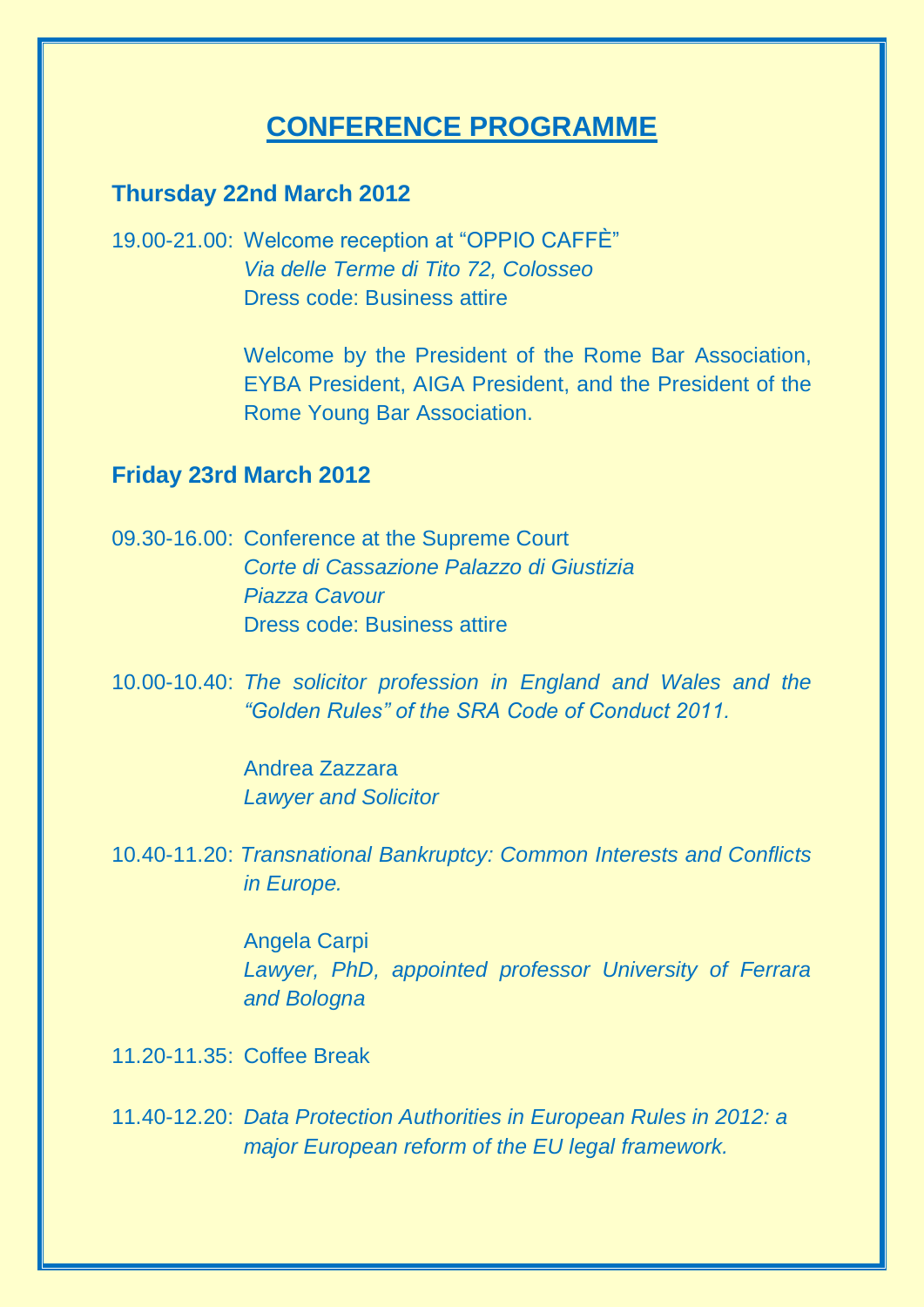Elena Bassoli

*Contract Professor at the University of Genoa in Legal Informatics and Member of European Department of Fondazione AIGA Tommaso Bucciarelli.*

12.20-13.00: *Current conflict-of-laws issues regarding international contracts: "Rome I", the proposed Common European Sales law and the future Hague instrument on choice of law.*

> Pietro Franzina *Professor at the University of Ferrara in International Law and Member of European Department of Fondazione AIGA Tommaso Bucciarelli.*

- 13.00-14.30: Lunch at Supreme Court *Corte di Cassazione Palazzo di Giustizia Piazza Cavour*
- 14.30-15.10: *Links between social security contributions and tax law. Current updates under the Italian law.*

Gabriella Geatti *Lawyer specialised in tax law and Former EYBA President.*

15.10-16.00: *Mediation and litigation. The code of conduct*

Domenico Condello *Professor and Lawyer, member of Rome Bar Association.*

- 16.00-21.00: Free time
- 21.00- late : Informal Dinner at SHARI VARI situated in the city centre behind Pantheon *Via di Torre argentina, 78* Dress code: Smart casual

#### **Saturday 24th March 2012**

10.15-13.00: Conference at the Supreme Court *Corte di Cassazione Palazzo di Giustizia*